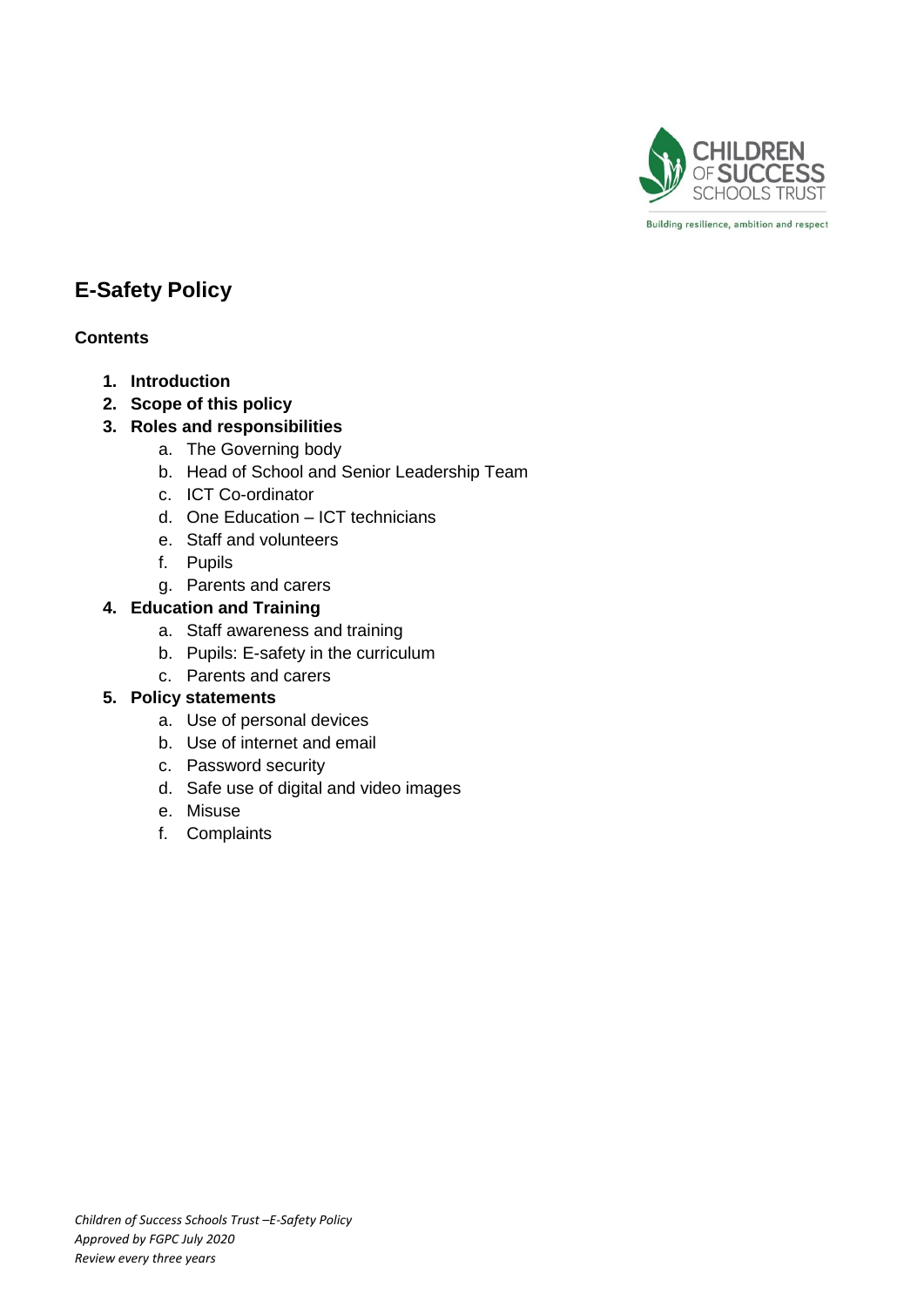#### **Introduction**

At the Schools of the Children of Success Schools Trust we encourage student engagement with information and communication technology (ICT) as we believe that it enables them to learn, communicate and explore the world in new ways.

It is the duty of the Trust to ensure that every pupil in its care is safe, and this applies equally as regards the digital world and the real world. IT and online communications can provide valuable opportunities for learning, but can also pose significant risks to young people. Our pupils are therefore taught about the risks they face online and how to limit them; these risks include, but are not limited to, fraud, malicious software, the risk of identity theft, bullying, grooming, stalking, abusive behaviours (e.g. trolling) and radicalisation.

New technologies are continually enhancing communication, the sharing of information, learning, social interaction and leisure activities. Current and emerging technologies used in and outside of school include websites, email and instant messaging, blogs, social networking sites, chat rooms, music/video downloads, gaming sites, text messaging and picture messaging, video calls and conferencing, podcasting, online communities via games consoles, IoT devices (e.g. Amazon Echo) and mobile devices (e.g. smart phones and tablets).

This policy, supported by the Acceptable Use Policy, is implemented to protect the interests and safety of the whole school community. It aims to provide clear guidance on how to minimise risks and how to deal with any infringements. It is linked to the following school policies: Safeguarding Policy, Code of Conduct for Staff, Health and Safety Policy, Behaviour Policy, Anti-Bullying Policy, Acceptable Use Policy, Data Protection Policy and PSHE scheme of work.

Whilst recognising the potential benefits of the above innovations, it is important to remember that these internet technologies are not consistently policed. All users therefore need to be aware of the range of risks associated with them and the potential for a negative impact on mental health and wellbeing.

At the Schools of the Trust, we understand our responsibility to educate our pupils on E-Safety issues. We aim to equip pupils with the strategies and critical thinking skills needed to enable them to remain safe and within the law when using the internet and related technologies. We also understand the importance of involving pupils in discussions about E-Safety and listening to their fears and anxieties, as well as their thoughts and ideas.

# **Scope of this Policy**

This policy applies to all members of the School community who have access to the School's IT systems, including staff, IT technician, pupils, volunteers, parents and visitors. In this policy 'staff' includes teaching and non-teaching staff, governors, and regular volunteers. 'Visitors' includes anyone else who comes to the School, including occasional volunteers.

Both this policy and the Acceptable Use Policy cover both fixed and mobile internet devices provided by the School (such as PCs, laptops, webcams, tablets, whiteboards, digital video equipment etc.), as well as any personal devices brought onto school premises.

#### **Roles and responsibilities**

*Children of Success Schools Trust –E-Safety Policy Approved by FGPC July 2020 Review every three years*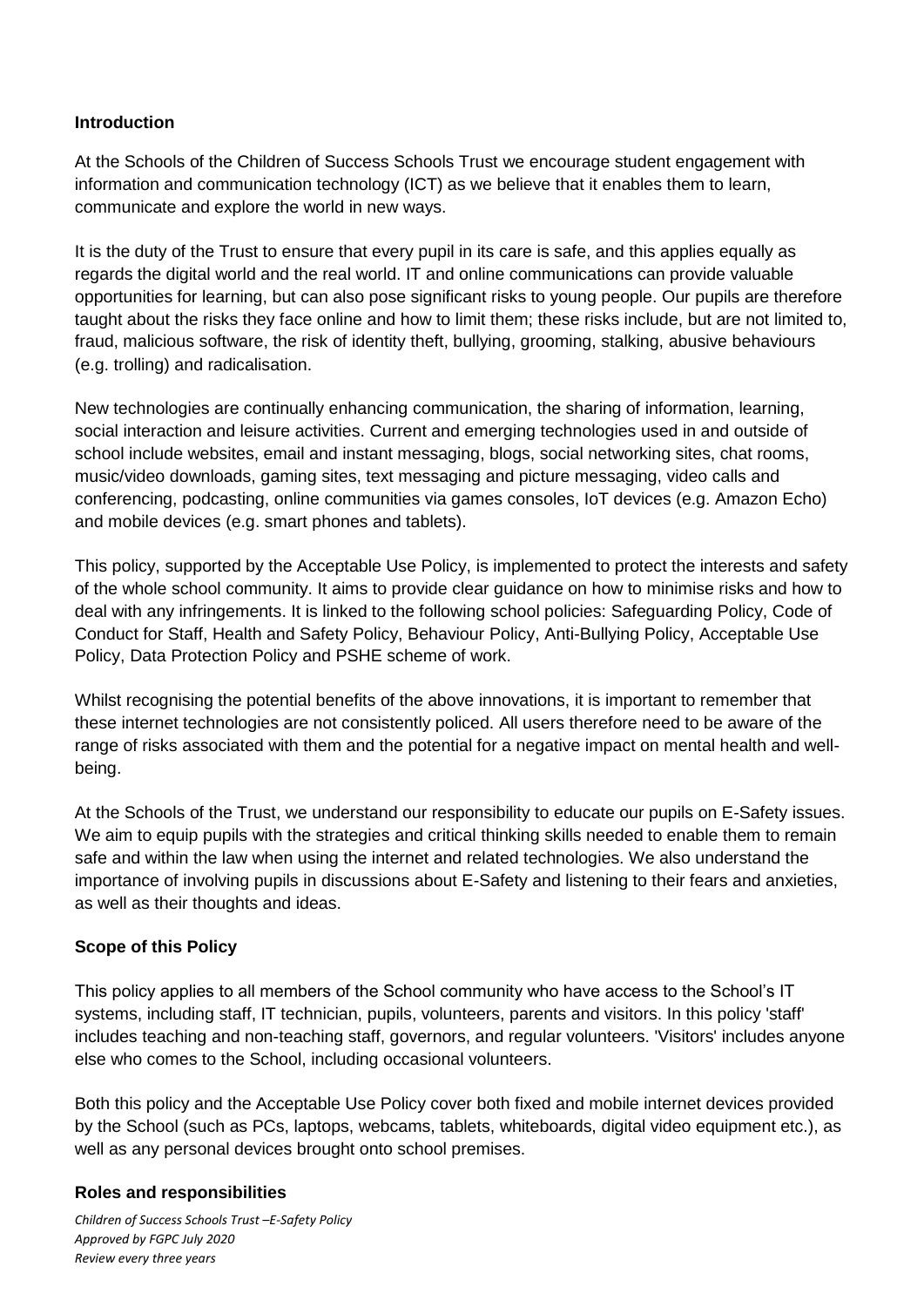# **1. The Governing Body**

The governing body of the School is responsible for the approval of this policy and for reviewing its effectiveness. It will review this policy at least every three years.

The nominated governor for safeguarding takes responsibility for ensuring that the E-Safety Policy is implemented.

# **2. The Head of School and the Senior Leadership Team**

The Head of School is responsible for the safety of the members of the School community, and this includes responsibility for E-Safety and for ensuring this policy is upheld by all members of the School community. The Head of School has delegated day-to-day responsibility to the Designated Safeguarding Lead and curriculum support from the ICT Coordinator.

In particular, the role of the Head of School and the Senior Leadership team is to ensure that:

- staff, in particular the ICT Coordinator, are adequately trained about E-Safety; and
- staff are aware of the School procedures and policies that should be followed in the event of the abuse or suspected breach of E-Safety in connection to the School.

# **Designated Safeguarding Lead**

The Designated Safeguarding Lead is responsible to the Head of School for addressing issues in relation to pupils where there might be cyber bullying, working with the ICT Co-ordinator to involve parents and carers in information sharing regarding E-safety.

# **3. ICT Coordinator**

The ICT Coordinator is responsible for the e-safety curriculum, ensuring it is delivered, kept up to date and that staff are adequately trained to deliver it.

The post-holder will keep up to date on current e-Safety issues and guidance issued by relevant organisations, including Ofsted, the Local Authority, CEOP (Child Exploitation and Online Protection), Childnet International and the Local Authority Safeguarding Children Board. Using this information they are responsible for increasing awareness of e-safety issues with parents (including updating the e-safety page of the school website, pupils and staff.

The post holder is responsible for informing the SLT of any e-safety issues that arise.

# **4. Computer Services staff – One Education**

The external computer technicians have a key role in maintaining a safe technical infrastructure at the School and in keeping abreast with the rapid succession of technical developments. They are responsible for the security of the School's hardware system and its data. They provide appropriate access to, and monitor the use of, the internet and the possibility to access and monitor emails; they maintain content filters and report inappropriate usage to the Head of School.

# **5. Staff and volunteers**

*Children of Success Schools Trust –E-Safety Policy Approved by FGPC July 2020 Review every three years*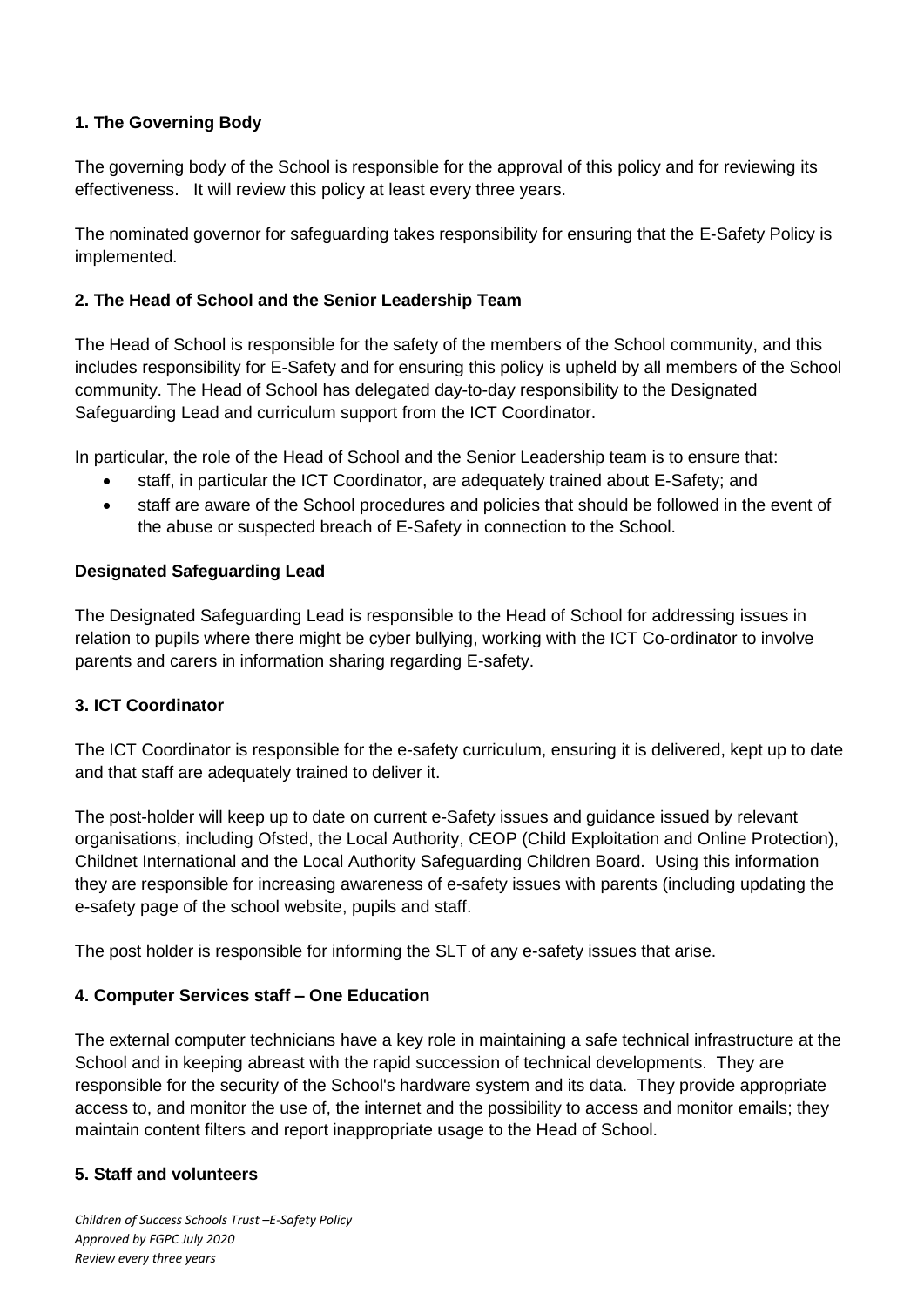Anyone accessing the School's IT infrastructure is required to abide by the Acceptable Use Policy.

All staff working with pupils are responsible for demonstrating, promoting and supporting safe behaviours in their classrooms and following school E-Safety procedures. As with all issues of safety at this school, staff are encouraged to create a talking and listening culture in order to address any E-Safety issues which may arise on a daily basis.

Staff have a responsibility to record and report any incidents or concerns relating to E-Safety using the Child Protection Online Monitoring System (CPOMS).

# **6. Pupils**

Pupils are required to abide by the Acceptable Use Policy when accessing the School's IT infrastructure, and must let staff know if they see IT systems being misused.

#### **7. Parents and carers**

Parents and carers are responsible for endorsing the School's Acceptable Use Policy, and for promoting E-Safety, both in and outside of school. This will be encouraged through dialogue regarding the E-safety issues.

#### **Education and training**

#### **1. Staff: awareness and training**

New staff receive information on the School's E-Safety and Acceptable Use Policies as part of their induction.

Staff are made aware of their individual responsibilities relating to the safeguarding of children within the context of E-Safety. They also receive, as and when appropriate, additional guidance and training on E-Safety issues in briefings and CPD sessions.

# **2. Pupils: E-Safety in the curriculum**

IT and online resources are used across the curriculum. As part of the ICT curriculum, the children complete a computer passport which includes information regarding the Acceptable Use Policy and E-Safety guidance. Aspects of E-Safety are also covered in PSHE lessons and assemblies, and also informally, when opportunities arise. We review and modify our provision in the light of changing needs.

As a Rights Respecting School, our ethos and programme reinforces many aspects of E-safety.

At age-appropriate levels, pupils are taught about their E-Safety responsibilities, and to look after their own online safety. From an appropriate age, pupils are formally/informally taught about recognising online sexual exploitation, stalking and grooming, radicalisation and hatred, the risks, and of their duty to report any such instances they or their peers come across. Pupils are made aware that they can report concerns to the DSL or any other member of staff at the School.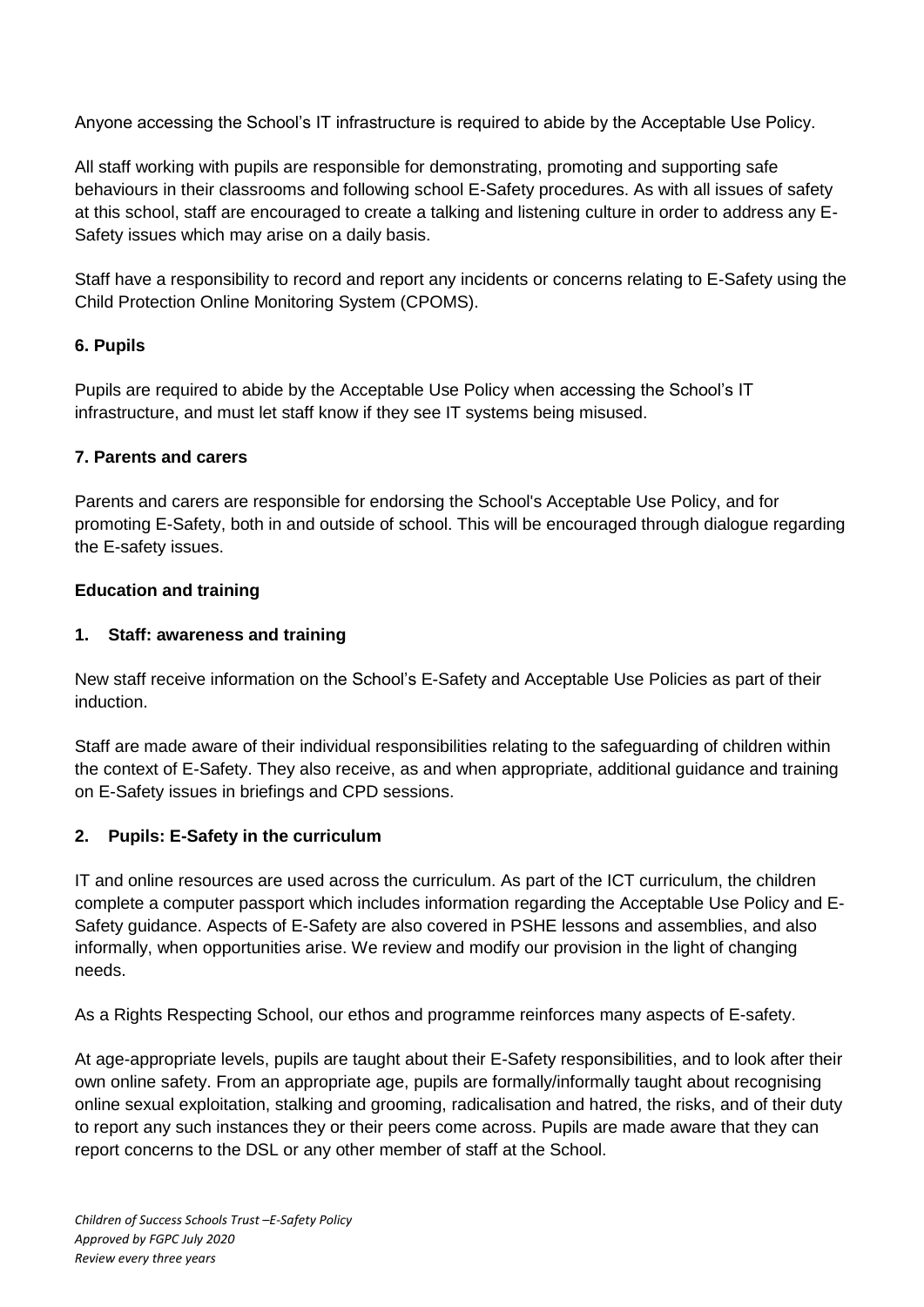Pupils are taught about respecting other people's information and images (etc.) through discussion and classroom activities.

Each pupil has a computing passport which they complete during the year part of which is clear about acceptable use and other issues relating to e-safety.

Pupils are made aware of the impact of cyber-bullying and know how to seek help if they are affected by these issues. (The School's Anti-bullying Policy describes the preventative measures and the procedures that will be followed when the School discovers cases of bullying). Pupils should approach any member of staff, as well as parents and their peers, for advice or help if they experience problems when using the internet and related technologies.

# **3. Parents/carers**

The School seeks to work closely with parents and carers in promoting a culture of E-Safety. The School will always contact parents if it has any concerns about pupils' behaviour in this area, and likewise it hopes that parents will feel able to share any concerns with the School.

The School recognises that not all parents and carers may feel equipped to protect their child/children when they use electronic equipment at home. The School therefore from time to time arranges esafety events for parents to provide advice on E-Safety and the practical steps parents can take to minimise the potential dangers to their children.

For further guidance and access to E-Safety resources, visit [www.childnet.com.](file:///C:/Users/User/Downloads/www.childnet.com)

# **Policy Statements**

# **1. Use of school and personal devices**

# **Staff**

School devices assigned to a member of staff as part of their role must have a password or device lock so that unauthorised people cannot access the content. (For further details of password security, see below.) When the device is not being used it should be locked to prevent unauthorised access. Devices issued to staff are encrypted, to protect data stored on them.

Staff are permitted to bring in personal devices for their own use such as mobile phones but usage must be in accordance with the Code of Conduct for Staff and the acceptable use policy.

# **Pupils**

The pupils are not permitted to bring mobile devices into school except for safety reasons. If a child brings a mobile phone it must be handed into reception or the front desk, at the start of the school day. The School does not accept any responsibility for loss or damage and the phones are brought in at their own risk.

The School recognises that mobile devices are sometimes used by pupils as an adjustment to assist pupils who have disabilities or special educational needs. Where a pupil needs to use a mobile device for such purposes, this will be discussed by the SEND department with the pupil's parents or carers.

*Children of Success Schools Trust –E-Safety Policy Approved by FGPC July 2020 Review every three years*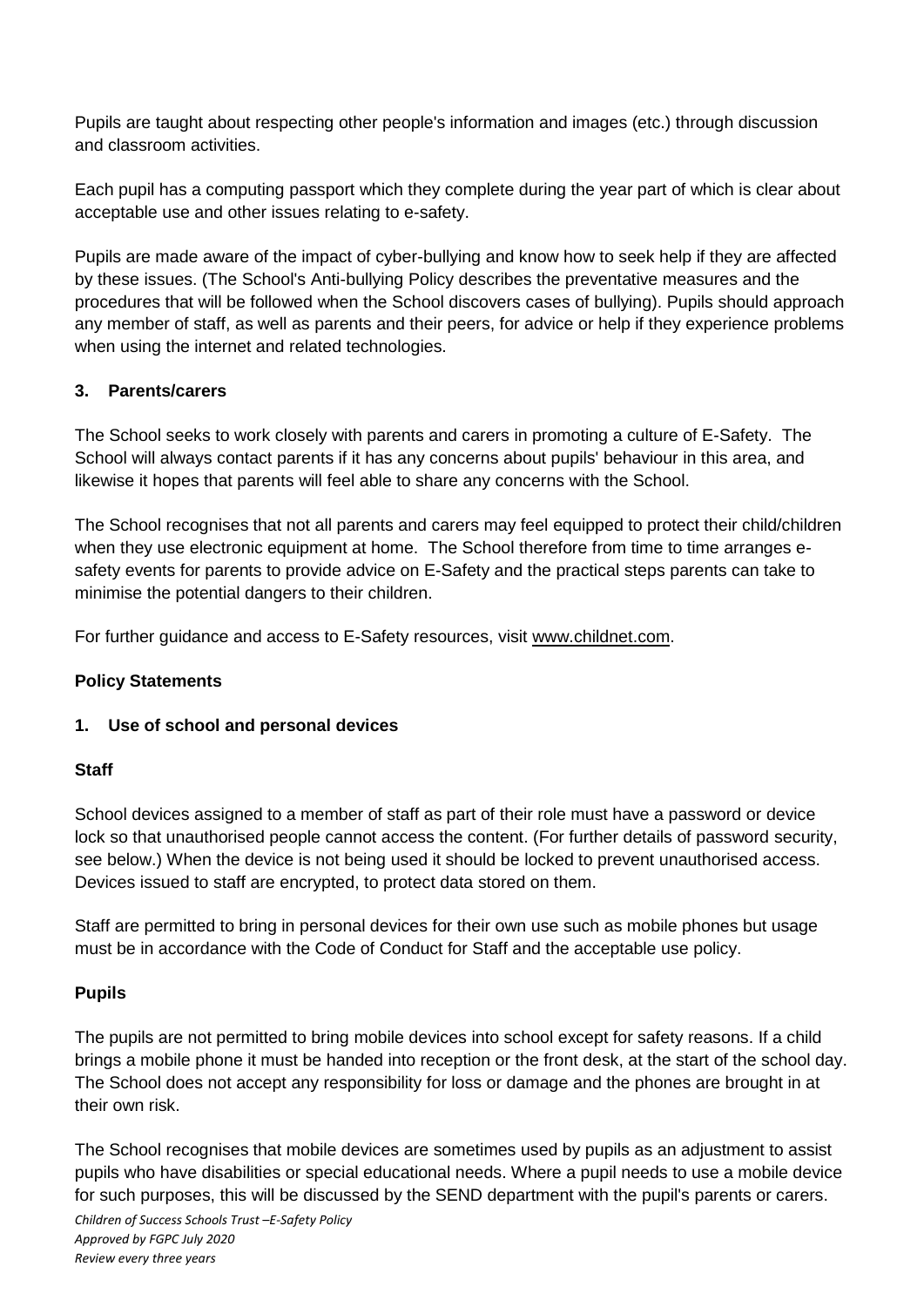Once agreement is reached, the SEND Department will then inform the pupil's teachers and other relevant members of staff about how the pupil will use the device at school.

# **2. Use of internet and email**

# **Staff**

Staff must at all times act in accordance with guidance in the Code of Conduct for Staff and Acceptable use policy.

All digital communication between staff and pupils must take place using class school accounts. Staff are expressly forbidden from having contact with pupils via private email or social media accounts.

The School has taken all reasonable steps to ensure that the School network is safe and secure. Staff should be aware that all activity on the School's network, including email communication via staff email addresses, can be monitored.

Communication between staff and pupils or parents/carers on other media platforms, including 2Simple, Class Dojo and Twitter must be professional in tone and content.

When using school systems, staff should immediately report to the ICT Coordinator or DSL any online material or email communication which makes them feel uncomfortable, or is offensive, discriminatory, threatening or bullying in nature. They must not respond to any such communication.

Staff must remain alert to the risk of fraudulent emails. They should report emails they suspect to be fraudulent to the ICT Coordinator, DSL or One Education technician.

# **Pupils**

All pupils are issued with usernames for use on our network. Access is via a personal login, which is password protected. Pupils should be aware that computer access to the internet is monitored.

There is strong anti-virus and firewall protection on our network. Spam emails and certain attachments will be blocked automatically by the email system.

Pupils must not seek to contact staff via private email or social media accounts.

Pupils must not respond to any communication that makes them feel uncomfortable, is offensive, discriminatory, threatening or bullying in nature, and should immediately report such a communication to a member of staff.

The School expects pupils to think carefully before they post any information online, or re-post or endorse content created by other people. Content posted should not be able to be deemed inappropriate or offensive, or likely to cause embarrassment to the individual or others.

Pupils must report any accidental access to materials of a violent or sexual nature directly to their class teacher or other member of staff. The deliberate accessing of inappropriate material by a pupil will lead to the incident being recorded on their file and will be dealt with under the School's Behaviour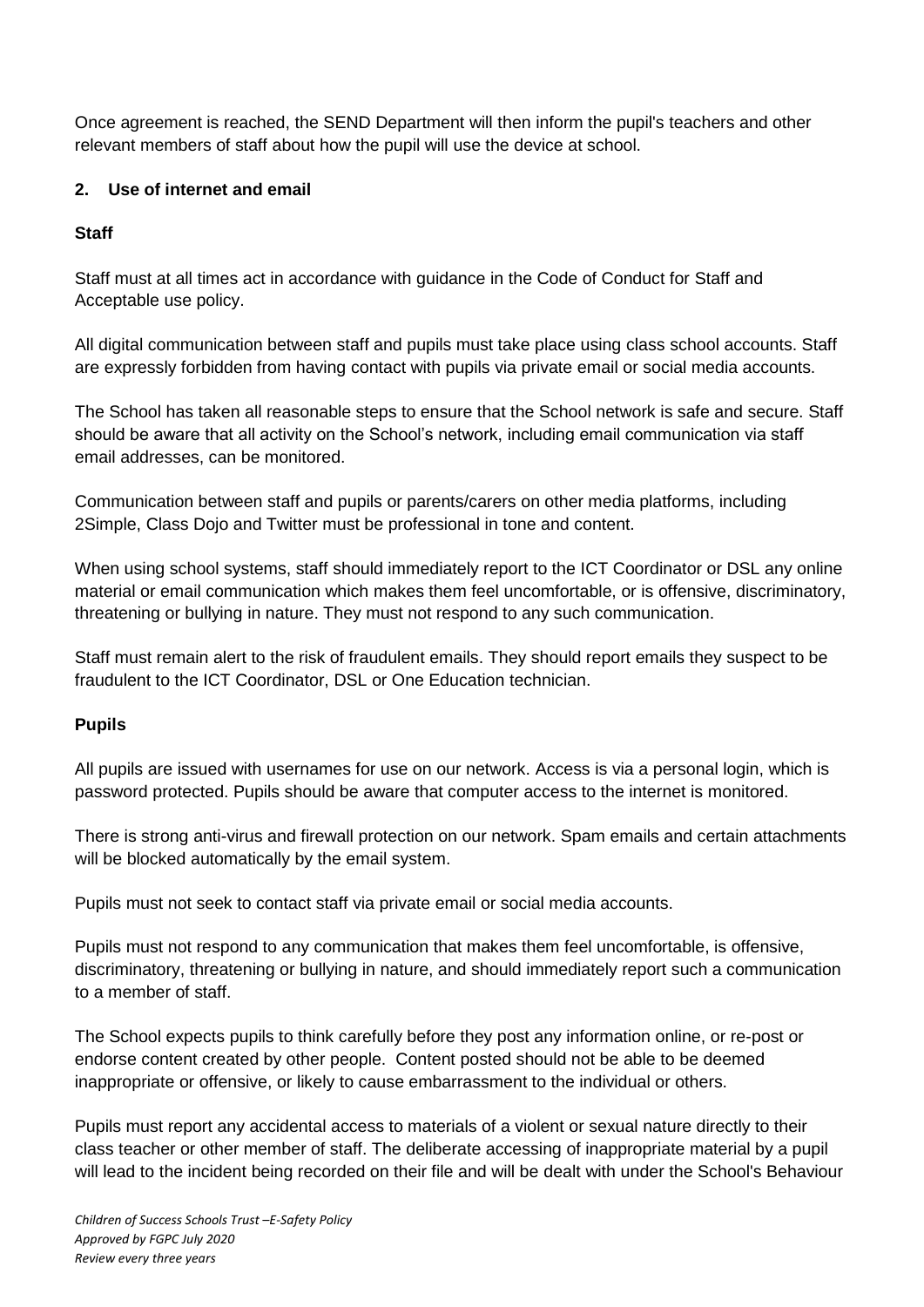Policy. Pupils should be aware that all internet usage via the School's systems, including its Wi-Fi network, is monitored.

Certain websites are automatically blocked by the School's filtering system.

# **4. Password security**

**S**taff have individual school network logins, and personal storage folders on the server. Pupils have class logins. Staff and pupils are regularly reminded (every 180 days) of the need for password security.

All staff and pupils should:

- use a strong, unique password consisting of at least 8 characters. This should include a mixture of capital and lower case letters, numerals and special characters. It must not include a group of three characters from the username. As a matter of good practice it should be changed every 6 months.
- **never share their passwords.**

# **5. Safe use of digital and video images**

The development of digital imaging technologies has created significant benefits to learning, allowing staff and pupils instant use of images that they have recorded themselves or downloaded from the internet. However, staff, parents/carers and pupils need to be aware of the risks associated with publishing digital images on the internet. Such images may provide avenues for cyber-bullying, stalking or grooming to take place. Digital images may remain available on the internet forever and may cause harm or embarrassment to individuals in the short or longer term.

When using digital images, staff should inform and educate pupils about the risks associated with their creation, use, sharing, publication and distribution. In particular, they should recognise the risks attached to publishing their own images on the internet (e.g. on social networking sites).

Parents/carers are permitted to take videos and digital images of their own children at school events for their own personal use, provided that they have the permission of the member of staff responsible for the event. To respect everyone's privacy and, in some cases, protection, these images must not be published (e.g. on blogs or social networking sites) without the permission of the parents of those children identifiable, nor should parents comment on any activities involving other pupils in the digital/video images.

Staff and volunteers are allowed to take digital/video images to support educational aims, but must follow the School's acceptable use policy and the sharing, distribution and publication of those images is not permitted outside the school.

Care should be taken when taking digital/video images that pupils are appropriately dressed and are not participating in activities that might bring the individuals or the School into disrepute.

Pupils must not take, use, share, publish or distribute images of others.

*Children of Success Schools Trust –E-Safety Policy Approved by FGPC July 2020 Review every three years* Photographs published on the School website, or displayed elsewhere, which include pupils, will be selected carefully and will comply with good practice guidance on the use of such images. When